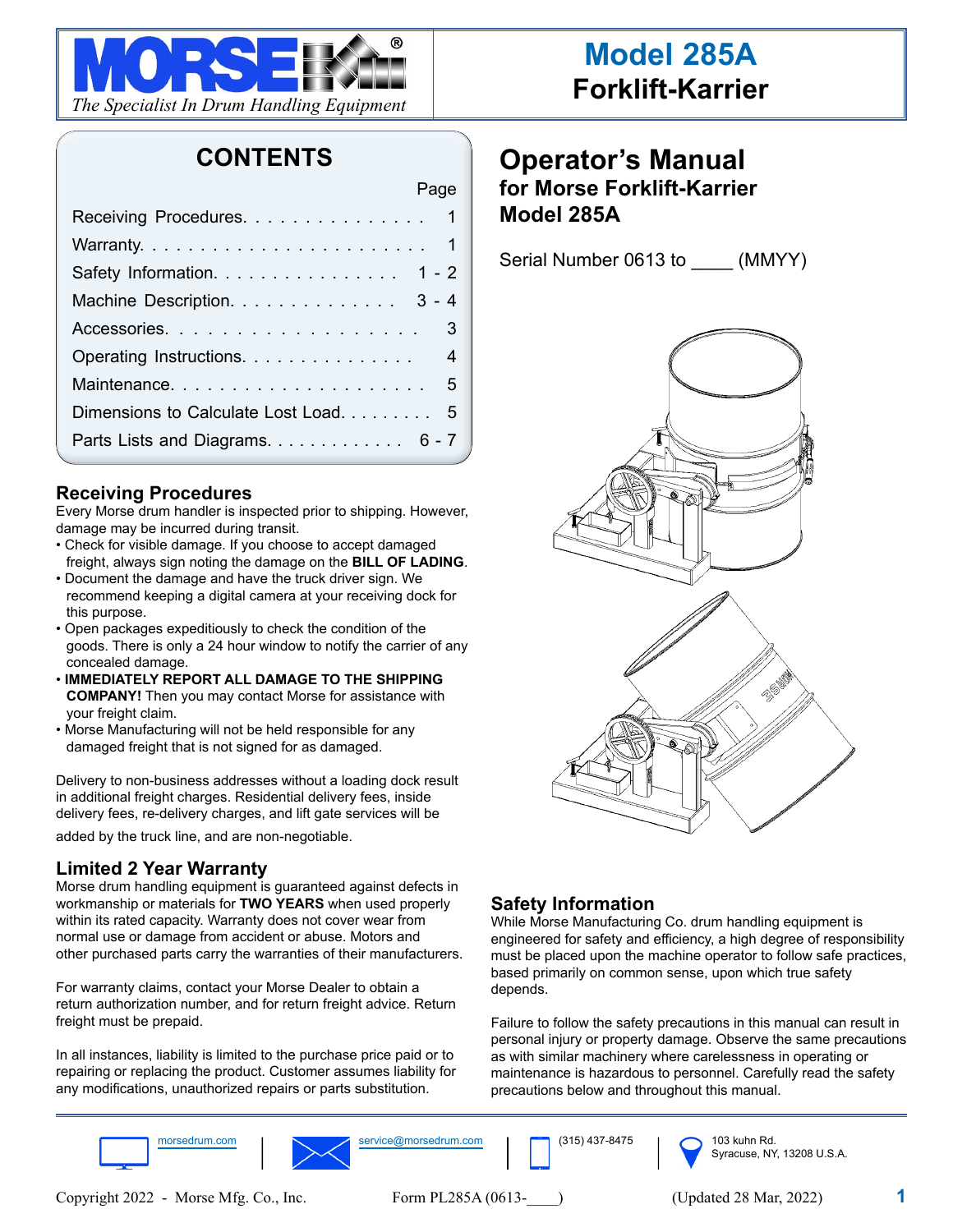

### **Operator's Manual for Morse Forklift-Karrier Model 285A Serial Number 0613 to \_\_\_\_ (MMYY)**

#### **Safety Information** (continued)

**DANGER** - Indicates a situation which, if not avoided, will result in serious injury or death. This signal word is limited to the most extreme situations.



**WARNING** - Indicates a situation which, if not avoided, could result in serious injury or death.

**CAUTION** - Indicates a situation which, if not avoided, can result in damage to the machine.



**WARNING** - The Forklift-Karrier is designed to handle one drum of the types listed at the top of page 3. Machine Description. DO NOT attempt to handle any other type of drum or object. DO NOT exceed the weight capacity of 800 Lb. (363 kg). Exceding these ratings is unsafe and could result in equipment damage, excessive wear or awkward handling.



**WARNING** - Do Not Modify the Unit. Under no circumstances should any modifications be made to the Morse machinery without factory authorization. Any modifications may void the warranty. This machine was designed to perform a specific job and alterations may result in injury to operator or machine.



**WARNING** - No Loose Fitting Clothing. Wear close-fitting clothing and safety equipment appropriate to the job. Loose fitting clothing may become caught on the machinery and cause severe personal injury.



**CAUTION** – Do Not Transport with Drum Raised. Always lower the drum holder to lowest position before transporting.



**CAUTION** - Wear safety shoes with non-slip soles and hard toe protection.



**CAUTION:** DO NOT allow drum to impact on floor, ground, or dumping station, etc.



**WARNING:** This product can expose you to chemicals including barium sulfate, cobalt, titanium dioxide, and 2-methylimidazole, which are known to the State of California to cause cancer, and bisphenol-A, which is known to the State of California to cause birth defects or other reproductive harm. For more information go to www.P65Warnings.ca.gov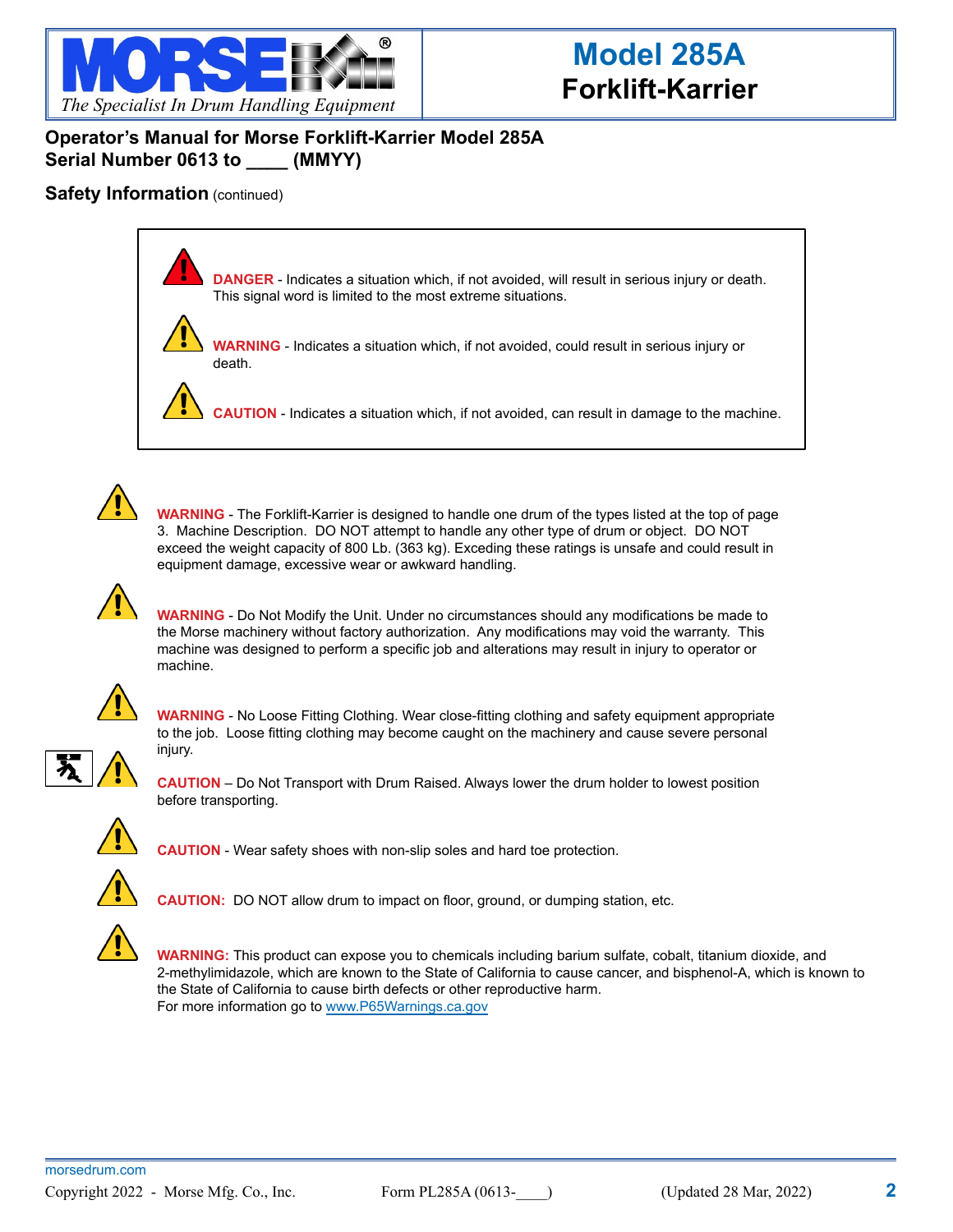

### **Operator's Manual for Morse Forklift-Karrier Model 285A Serial Number 0613 to \_\_\_\_ (MMYY)**

#### **Machine Description**

Model 285A Forklift-Karrier is designed to lift, transport, and dispense a ribbed 55-gallon (210 liter) steel or fiber drum 22" to 23.5" (56 to 59.7 cm) in diameter.

Maximum full-drum capacity is 800 Lb. (363 kg). Capacity is derated to 500 Lb. (227 kg) for a half-full drum. Half-full rating is based on the tilt mechanism's capacity for handling an unbalanced bottom-heavy drum.



## **ACCESSORIES to Install on EXISTING Manual Tilt Drum Handler**

**55/30 Series Diameter Adapters** for drum with diameter smaller than 22" (56 cm). To handle a smaller drum, insert the correct size Diameter Adapter into the standard drum holder. See Diameter Adapter info at: https://morsedrum.com/products/diameter-adapters

ONLY Diameter Adapters for drum with 17.5" (44.5 cm) diameter or smaller have integrated brackets to prevent drum slipping length-ways.

**NOTE:** For 30-gallon (114 Liter) PLASTIC drum, insert Diameter Adapter; **AND** install Bracket or Top Rim Clamp to prevent drum slipping.

**IMPORTANT:** To prevent 30 to 55 gallon (114 to 210 L) size plastic drum from slipping, you **MUST** install either Top Rim Clamp Kit or Bracket Assembly Kit.

- **1. Bracket Assembly Kit # 4556-P** is **required** to handle a RIMLESS plastic drum (figure 2.1), and is also recommended for a fiber drum. The Bracket adjusts for a 31" to 39" (79 to 99 cm) tall drum. You can also handle a rimmed drum with the Bracket installed.
- **2. Top Rim Clamp Kit # 4560B-P** to handle a RIMMED plastic drum (figure 2.2). Install the Top Rim Clamp Kit to handle a RIMMED plastic, steel or fiber drum with suitable top rim.

**Kit # 3900-P MORStop™ Tilt-Brake** Automatically holds drum tilt angle until you move it.



**Kit # 2690-P Hand Wheel** 16" (40.6 cm) diameter Hand Wheel with speed knob. Replaces standard pull chain to turn drum.





**Figure 2.1**

**Kit # 4556-P Bracket Assembly**  to handle RIMLESS or RIMMED plastic drum



**Figure 2.2**

**Kit # 4560B-P Top Rim Clamp** to handle RIMMED plastic drum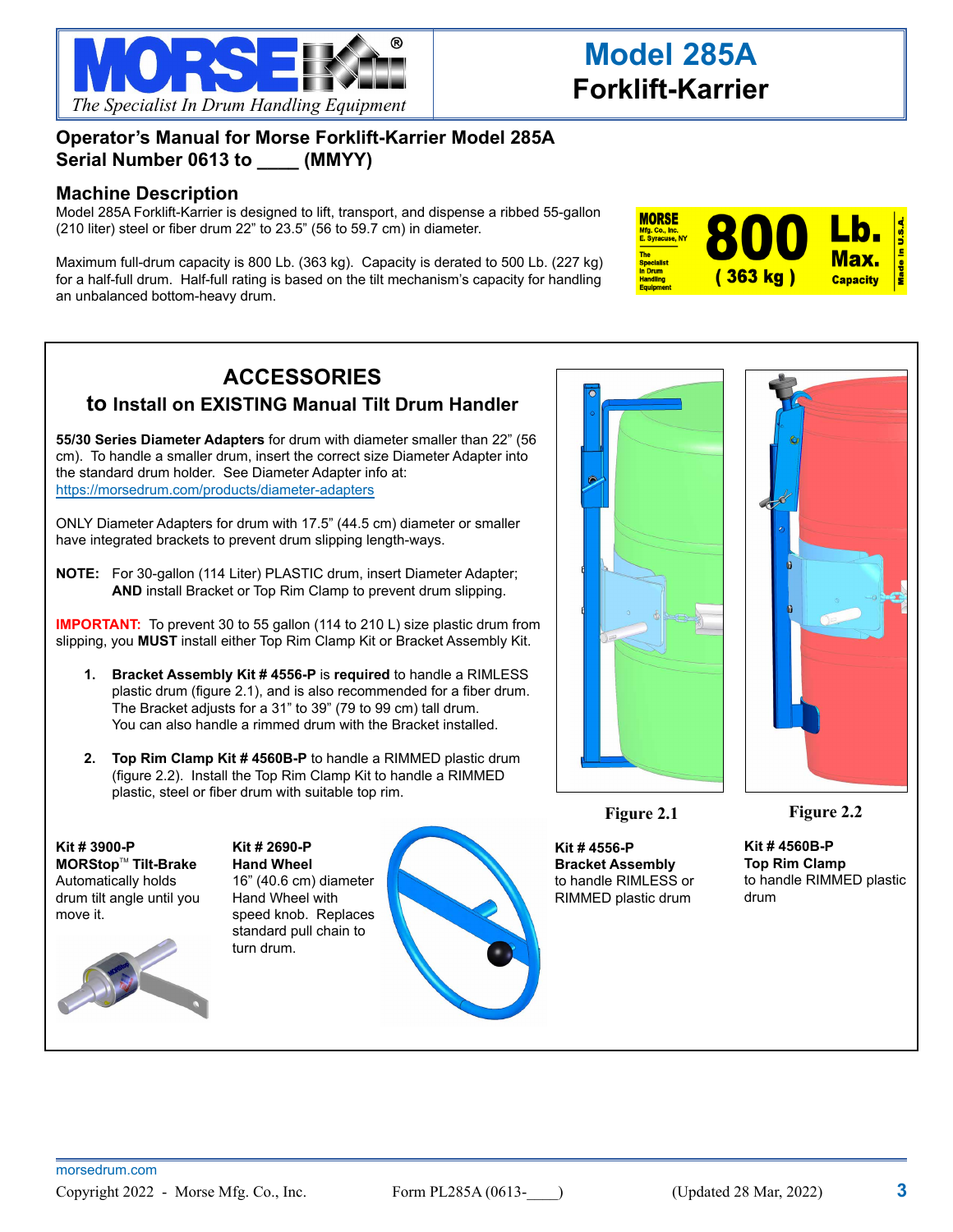

## **Operator's Manual for Morse Forklift-Karrier Model 285A Serial Number 0613 to \_\_\_\_ (MMYY)**

#### **Important**

- 1. Please read all instructions thoroughly before attempting to operate your new Morse drum handler.
- 2. When loading, unloading, operating, or maintaining your MORSE drum handler, always use care and good judgment. Maintain secure footing and a firm hold. Keep hands and loose clothing away from all moving parts. Never allow anyone to be below any part of a raised drum handler or drum. Read operating instructions and review pictures in the sales brochure before operation.
- 3. This model is a front-end attachment for a forklift, OSHA recommends that "… the truck (forklift) be marked to identify attachment(s) and show approximate weight of truck and attachment combination at maximum elevation with load laterally centered." See center of gravity dimensions on page 5 for calculating lost load on your equipment.

### **Operating Instructions**

- 1. Before sliding forklift forks into fork tubes, adjust forks to inside spread of 25" (63.5 cm) minimum. Lock forks into position on forklift carriage.
- 2. Drive forklift forward to slip forks into fork tubes. Tighten tee screws (item #8) to secure Forklift Karrier to forks.
- 3. Release cinch chain (item #112) and hang loose end from upright peg on front of gear block. Swing ratchet hinge plate to open position.
- 4. Drive forklift with Forklift Karrier near floor level to position drum holder (saddle) band around middle of drum between ribs.
- 5. Drape cinch chain across front of drum and insert one link into notch on ratchet handle (shown right). Turn ratchet handle clockwise to tighten cinch chain around drum.
- 6. Remove pull chain (item #11) from chain box on base frame and place end of loop near operator's seat.
- 7. Raise forks to clear floor and transport drum in vertical position to dispensing location.
- 8. To pour drum: pull on chain (item #11), rotating drum to angle required for dispensing. To control pouring angle of drum, pay out one side of chain and pull the other side to prevent drum from free-wheeling.
- 9. If Forklift-Karrier is equipped with MORStop Tilt-Brake, there is no need to hold tension on both sides of chain loop. Braking is immediate and self-actuating, without additional steps by the operator. To add MORStop Tilt-Brake to your Forklift-Karrier, order kit for field installation (Kit # 3900-P).
- 10. When dispensing is completed, rotate drum back to vertical and return drum. While transporting, ensure that drum is raised away from floor to prevent drum bottom from interfering with a pallet or other obstacle.







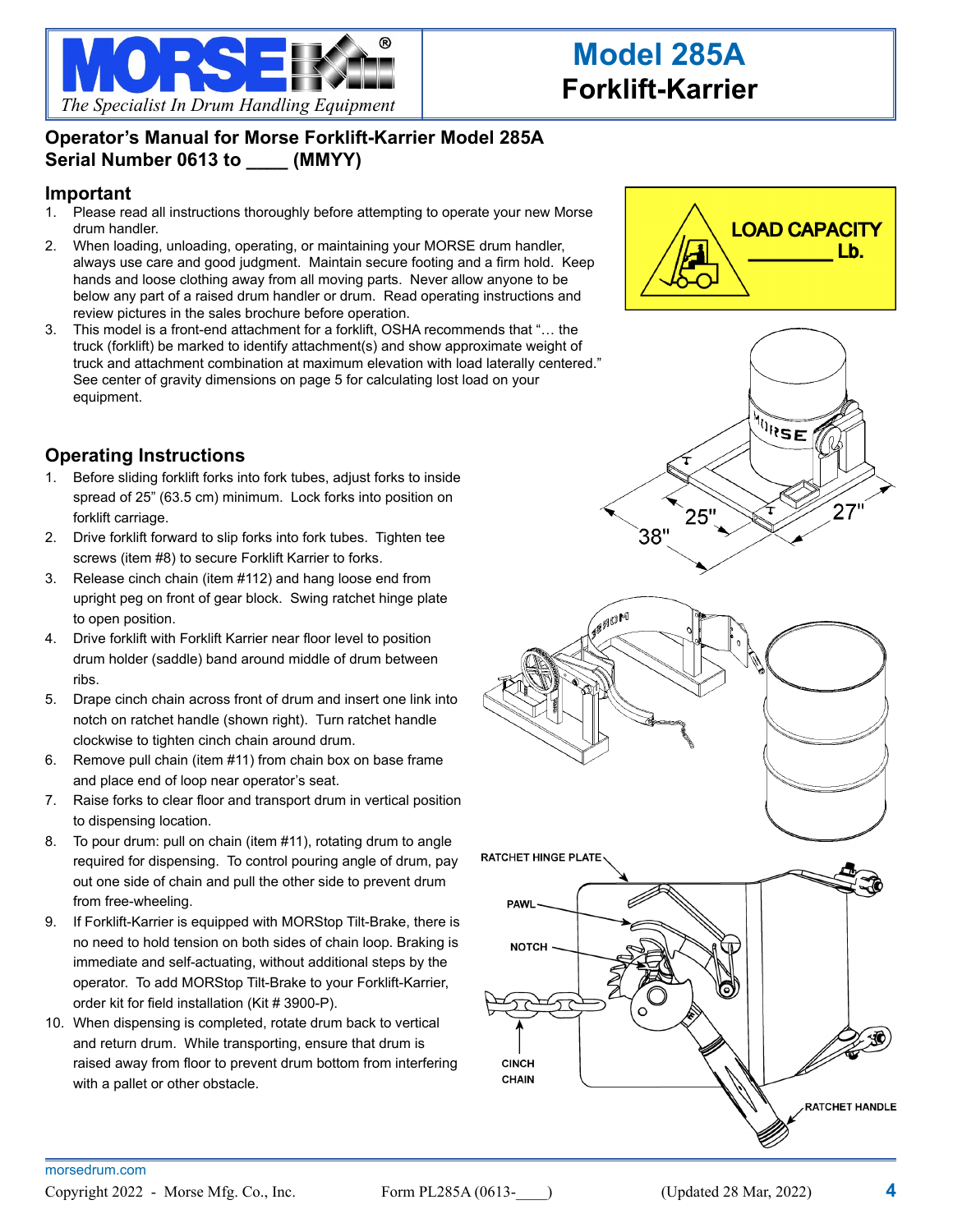

### **Operator's Manual for Morse Forklift-Karrier Model 285A Serial Number 0613 to \_\_\_\_ (MMYY)**

#### **Maintenance**

Periodic inspection for the general condition of structural and mechanical components is imperative for safe and efficient operation.

- 1. Lubricate gear teeth and roller chain.
- 2. Clean and oil ratchet, pawl and other moving parts periodically. Clean and lubricate more often in environments where dust, dirt or other foreign particles will effect the performance of moving parts.
- 3. Periodically inspect all moving parts, framework, drum holder and contact areas for signs of wear, fatigue, or loosening. Tighten, adjust, or replace parts as necessary to prevent failure and maintain proper function.
- 4. Worn or damaged parts must be properly replaced with the correct, genuine Morse parts.

#### **MORSE MODEL 285A**

Center of gravity shown for Morse attachment combined with max drum: 958lb [435kg] (Applies to models: 285A, 285AM, 285G approx net weight 149lb)



(DIMENSIONS ASSUME FORKS ARE TOUCHING FORK TUBE END CAPS.)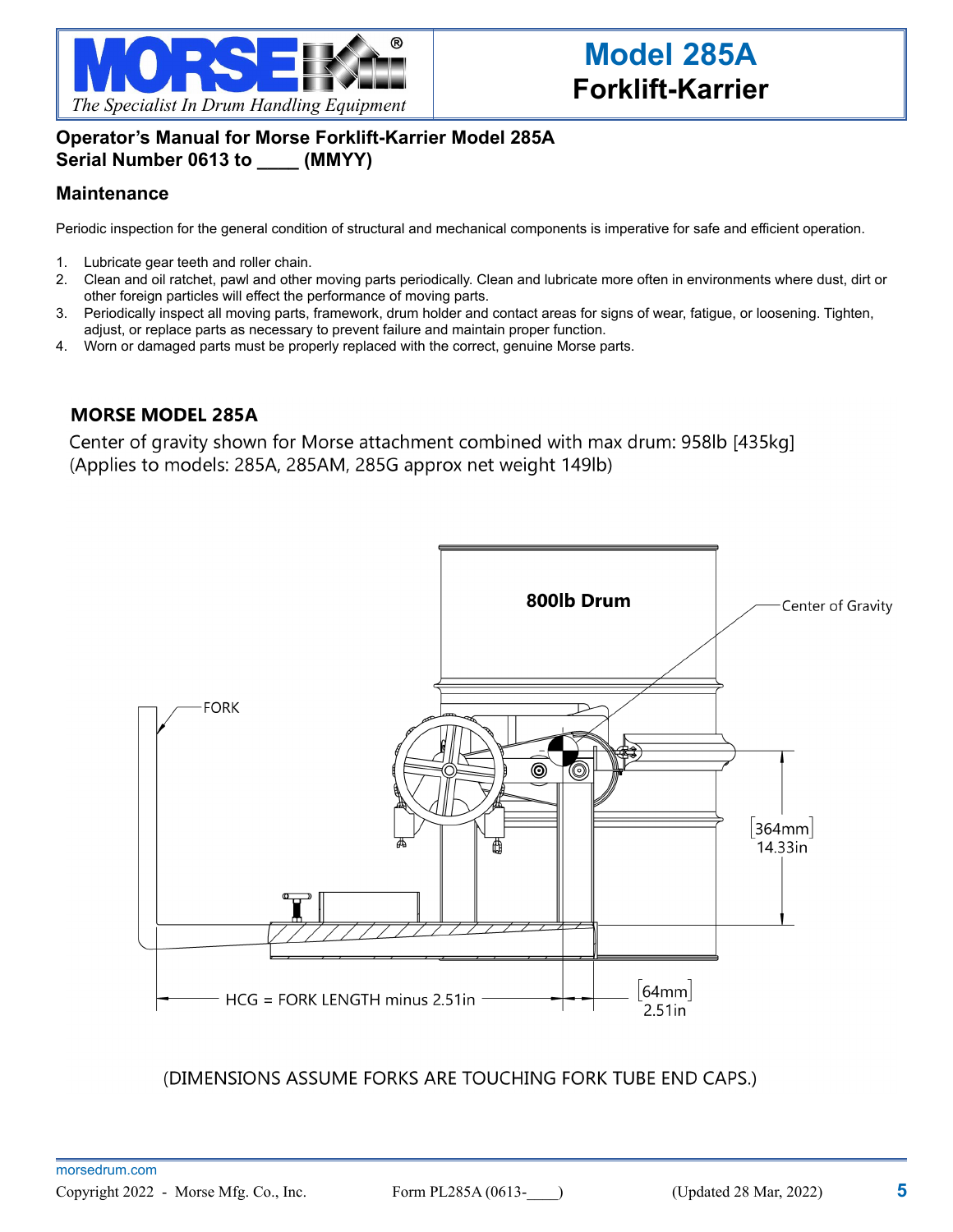

## **Operator's Manual for Morse Forklift-Karrier Model 285A Serial Number 0613 to \_\_\_\_ (MMYY)**



| <b>ITEM</b>    | QTY.           | <b>PART#</b> | <b>DESCRIPTION</b>                  |
|----------------|----------------|--------------|-------------------------------------|
| 1              | 1              | 5000-P       | SADDLE ASM, MORCINCH, MOR           |
| $2^*$          | $\mathbf{1}$   | 3849B-P      | <b>BEARING BLOCK, SLIDING IDLER</b> |
| $3^*$          | 2              | 19-P         | BEARING, 3/4" ID X 2-1/2"           |
| $4^*$          | $\overline{2}$ | 64-P         | ROLL PIN, 3/16 X 1-1/4              |
| 5              | 2              | 535-P        | HHCS, 3/8-16 X 1-1/4 GR5            |
| 6              | $\overline{2}$ | 1474-P       | WASHER, 3/8 SPLIT LOCK              |
| $\overline{7}$ | 1              | 55-P         | WASHER, 3/4 SAE FL 1-1/2 OD         |
| 8              | $\overline{2}$ | 58-P         | SET SCREW, LOCK TEE, 285            |
| $9*$           | 1              | 1304-P       | GUIDE, POCKET CHAIN WHEEL           |
| $10*$          | $\mathbf{1}$   | 1303-P       | POCKET CHAIN WHEEL, 3/4 BORE        |
| $11*$          | 1              | $3-285-P$    | CHAIN, PULL, POCKET 20' LENGTH      |
| 12             | $\mathbf{1}$   | $15-P$       | COLLAR, 3/4" ID                     |
| $13*$          | 1              | $7 - P$      | BEARING, 3/4" ID X 1-1/2"           |
| $14*$          | $\mathbf{1}$   | 1411-P       | SPACER, SHAFT W/ 12T SPROCKET       |
| $15*$          | 1              | 1302-P       | SHAFT W/ 12T SPROCKET, POCKET       |

| <b>ITEM</b>                | QTY.           | <b>PART#</b> | <b>DESCRIPTION</b>                    |
|----------------------------|----------------|--------------|---------------------------------------|
| 16                         | 1              | 795-P        | LINK, MASTER, #35 CHAIN               |
| $17*$                      | 1              | 735-P        | KEY, WOODRUFF, SIZE 9, ASA606         |
| $18*$                      | 1              | $14-P$       | <b>GEAR, PINION, 7 TOOTH</b>          |
| $19*$                      | 1              | $13-P$       | SPROCKET #35 36T, 3/4" BORE           |
| $20*$                      | $\mathbf{1}$   | $12-P$       | CHAIN, ROLLER, #35 W/ M LINK          |
| 21                         | 1              | 4473-P       | SPACER, SPUR GEAR, MOR                |
| $22*$                      | $\mathbf 1$    | $23-P$       | GEAR, SPUR, 72T, 1" HOLE              |
| 23                         | 1              | 29-P         | SPACER, SPUR GEAR .15"                |
| 24                         | $\overline{2}$ | 4370-P       | SHCS, 3/8-16 X 1-3/8                  |
| 25                         | $\overline{2}$ | 1169-P       | NUT, 3/8-16 REV HEX LOCK              |
| $26*$                      | $\mathbf{1}$   | $18-P$       | BEARING, 1" ID X 2-1/2"               |
| 27                         | 1              | $16-P$       | COLLAR, 1" ID                         |
| 28                         | $\mathbf{1}$   | 4235-P       | CAP, PLASTIC, DRIVE SHAFT             |
| 29                         | 2              | 2182-P       | WIRE / CABLE TIE, 4-33/64 (NOT SHOWN) |
| 30                         | 1              | 4285-P       | COVER SET, 30:1 GEARS, REG            |
| * Recommended spare parts. |                |              |                                       |